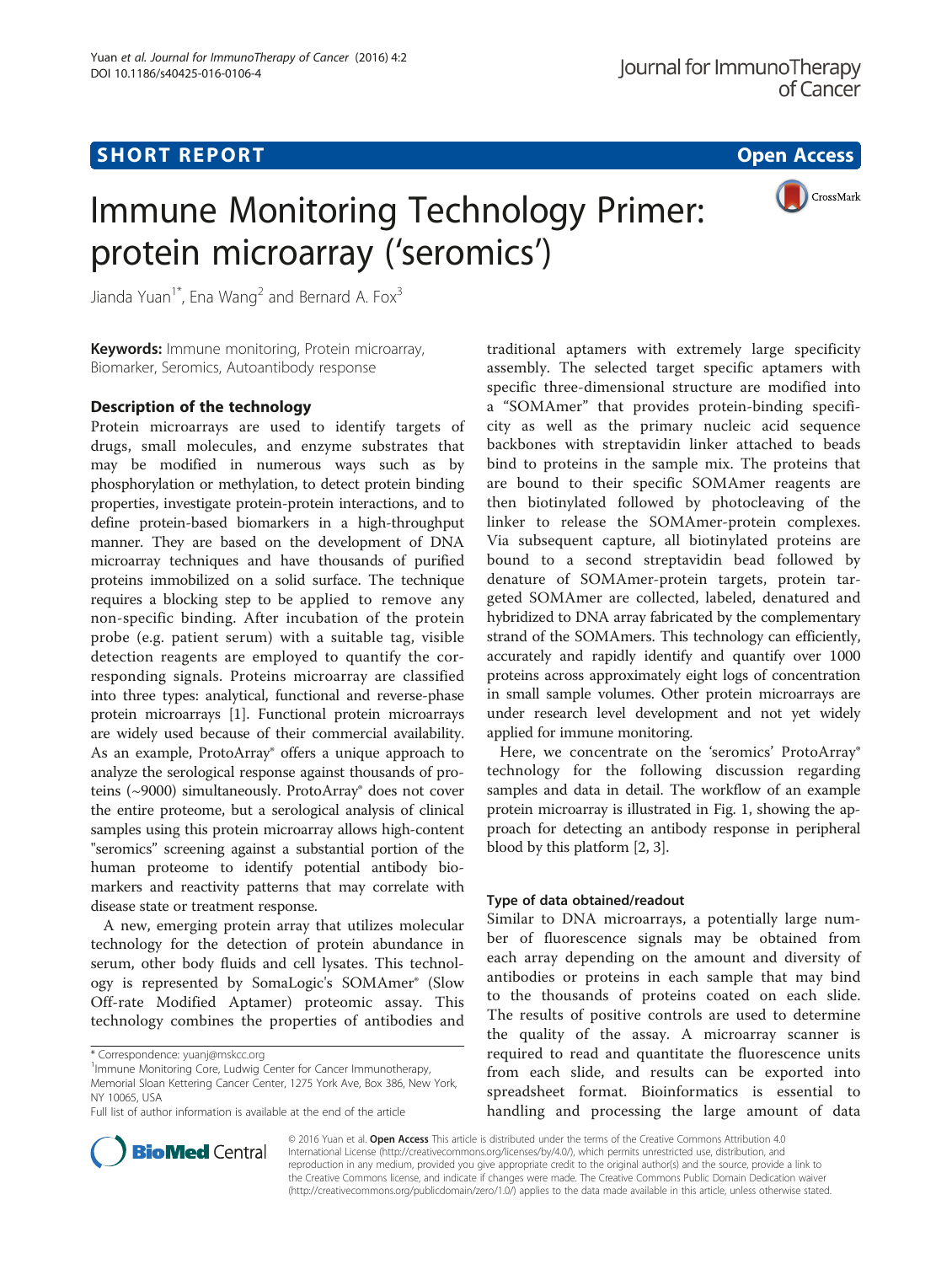<span id="page-1-0"></span>

obtained through multiple steps including data acquisition, pre-processing, visualization, differential analysis, result verification and computational feature annotation and network analysis. Several software and computational tools have been developed for signal detection, data preprocessing, quality control and data normalization [\[4](#page-2-0)–[6](#page-2-0)].

## Limitations of the approach

Different proteins may be coated at different amounts on the slides resulting in potentially different levels of fluorescence signal; therefore the assay is not meant to be quantitative when comparing results between the various proteins. As may be expected from high content analyses, there are also potential non-specific, false positive events that can be found from protein microarray analysis. Therefore, it is critical that the identified antibodies/antigens should be validated by other assays such as western blot, ELISA, Luminex or mass spectrometry. Given the large scale of protein synthesis required for manufacture of the arrays and the ability to run only 1 sample per slide, the assay is relatively expensive which needs to be overcome for more widespread application and use in larger scale clinical trials. The somewhat limited number of proteins coated on the slides (e.g. not

all human proteins are present and mutated or modified versions of proteins may not be available), and lack of availability of antibodies in other complimentary platforms to verify specificity of each of the proteins on the slides also currently restricts the broader application of the analytical protein microarray platform.

# Types of samples needed and special issues pertaining to samples

Proper collection and storage of samples and careful standardized sample processing procedure are required to minimize inter- and intra-assay variation and improve the data reproducibility. Frozen serum and plasma samples collected from blood are usually kept in −20 or −80 °C freezer for long-term storage to preserve sample stability. Batched pre- and post-therapy sample analyses performed in a single run are recommended to avoid possible differences arising from the inter-assay variation. Samples should not be subjected to multiple freeze-thaw cycles in order to minimize potential degradation of proteins in the sample as well. Special attention should be given to therapeutic agents that may be present in samples as a result of patient